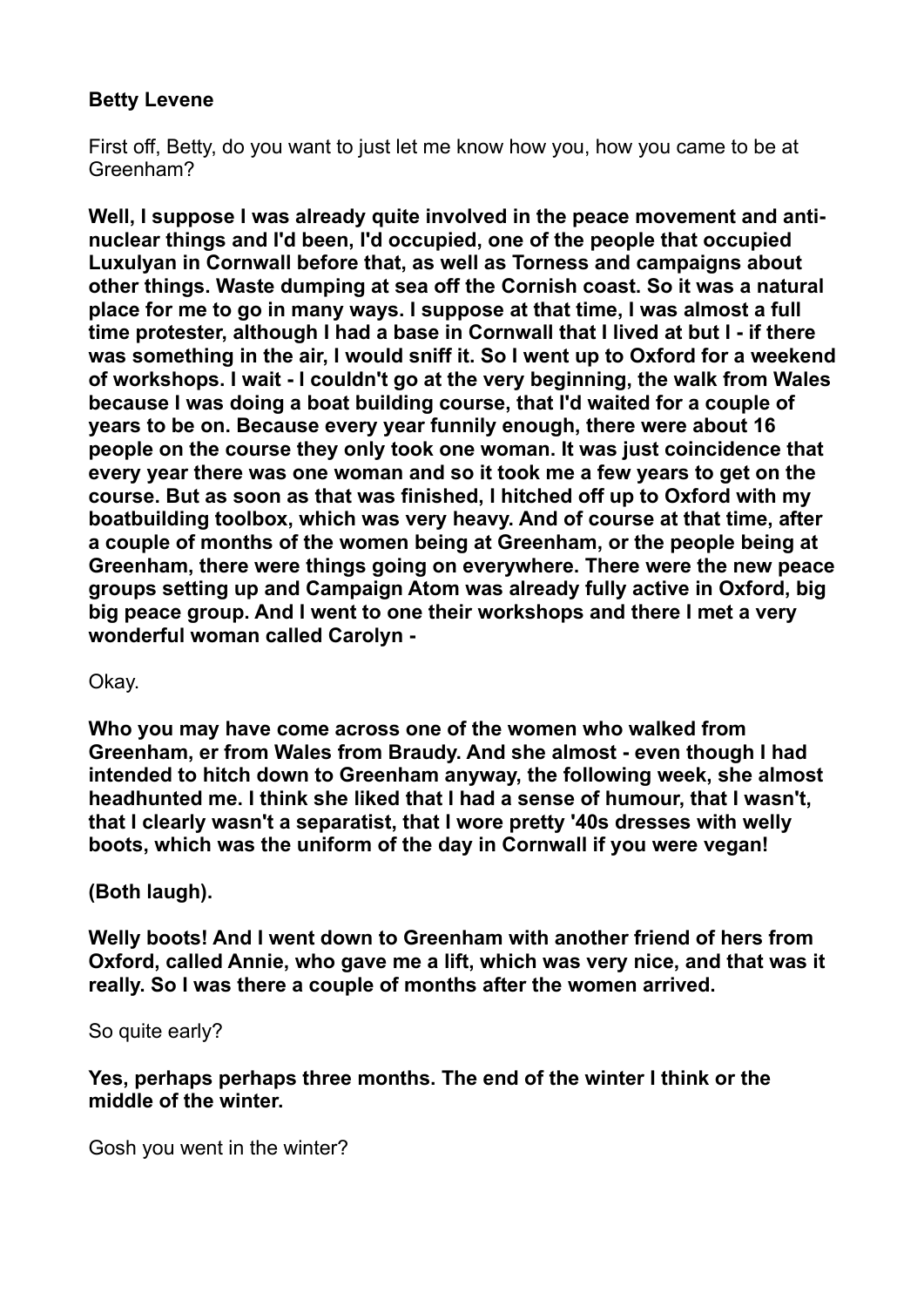**I think so. Yes. It was very cold. Yes. But remember I was, even though it's Cornish, I was used to living outside so it wasn't, to me it wasn't new and I don't necessarily like living in mud and rain, but I was used to it.** 

# **(Both laugh).**

And what was it like when you got there? What was it like in those early days?

**It was quite quiet. It wasn't like, you know, the big times when there was hundreds of women turning up to snip gates and quite a lot of times quite boring. I mean, there was always a lot of picketing of the, of the, of the cars going by, vehicles going by. And occasionally there'd be snipping of fences. But there was a lot of sitting around, trying to get the fire going and making cups of tea. And I, being me, used to go off for walks in the countryside. It was a new part of the world for me. Er so you know, footpaths down south to Berkeley and Kingsclere and all those places to watch wildlife, you know, which I was more interested in really. Lots of heavy discussion even from that period. Men still living at the camp in a support role.** 

#### Oh really? Staying over?

**Yes, oh, yes. Up until, up until Embrace the Base. And I was in a little group that you know, with Carolyn and others, sort of eight or nine or ten of us that comprised the support men. They were definitely in a support role. They were the, you know, the few that were there were incredibly gentle, incredibly dedicated, incredibly hard working. The trouble was that if they did a lot of wood chopping, that was machismo, if they didn't do any chopping, they were lazy gits. So I didn't consider it very non-violent and the little group thought you know that that was my, my orbit women also didn't consider it very non-violent. And that in the end was why we left, because the decision to go entirely women only after Embrace the Base was for some women an expedience, a political expedience - which is fine, but it wasn't admitted to be such. It was, it was you know, it was all about women standing up for their own values and for nurturing and the rest of it. But no admittance of the fact that they'd ill treated men who weren't doing any harm.**

That's interesting because I thought ,from other interviews, that erm, that the men, that was quite an early decision after they arrived only a few days after the march arrived that it would be women only, and that there would be - so to hear it's quite a lot later than that and that men had lived there for while, is that?

### **Well I told you, I'd give you the unauthorised version!**

No it's good! That's interesting.

**Men were only in supporting roles from almost I believe, the outset. And and when I was there, men were only in supporting roles. And on the day of in December of Embrace the Base, our little group - because we were very down**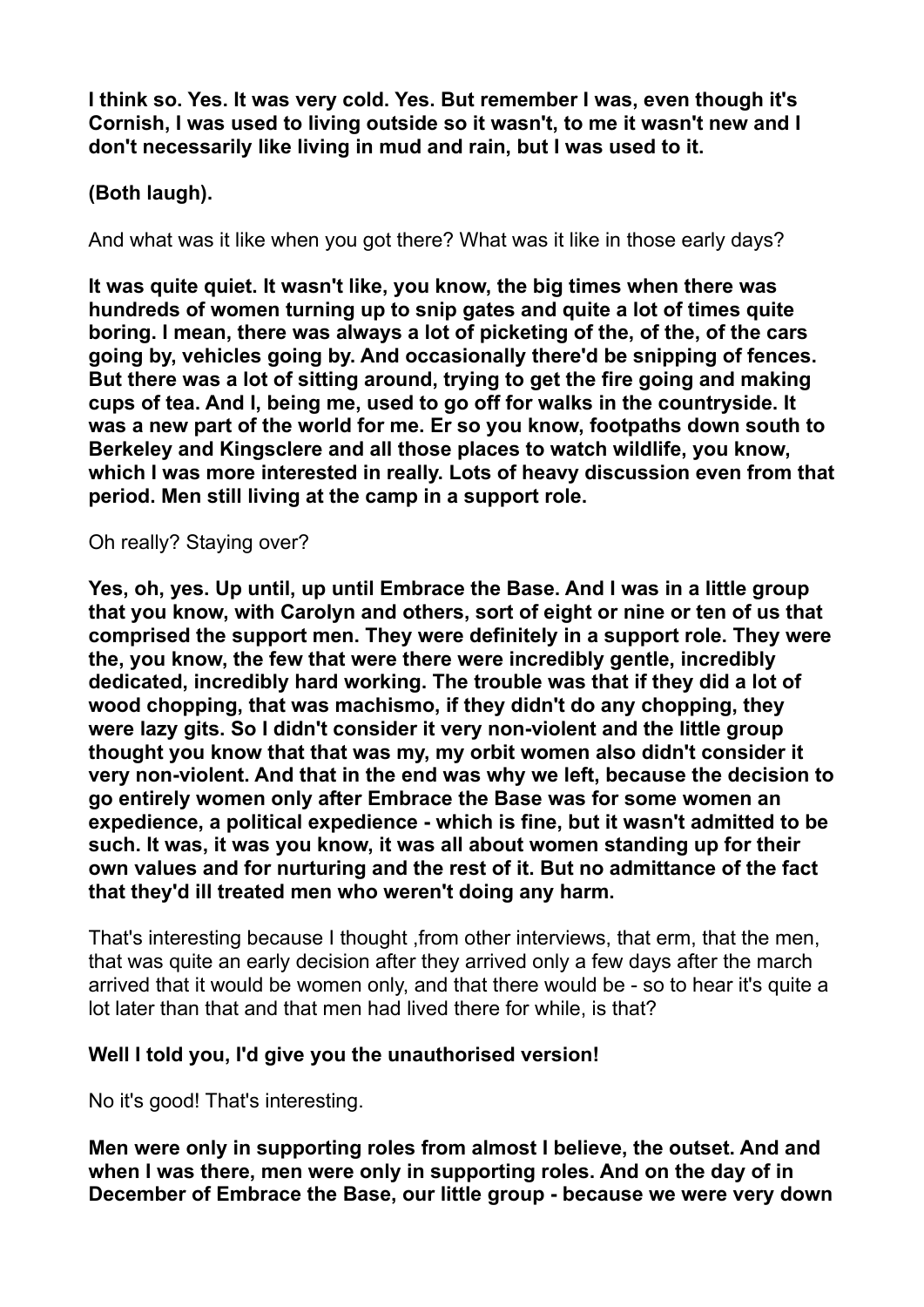**to earth, folk, I think - we dug all the latrines for Embrace the Base, took us about 12 hours.** 

Blimey.

**The water table was very, very high at Greenham. So as soon as you've dug a ditch - well a trench, huge trenches - they'd fill up with water again, as its winter. And our little group that dug those latrines was mixed. And at the end of Embrace the Base, three o'clock in the morning, the couple of men in that group were told to bugger off. Still makes me cry really, so we left.** 

So you left with the men in solidarity?

**Yeah, we'd be planning to set - because at that time, also, there were there was an expansion of camps erm, all over Britain, especially southern Britain, and we were planning to set up another camp in the south east of England, to, you know, to spread the idea of peace camps. You know, not everybody at Greenham was, was - ill treated, the few men that were still there supporting. But there was a little core that was a bit, you know, a bit Stalinist...** 

Okay.

**... with their attitude. And, you know, there was all sorts of women there who wanted it - the great majority of women wanted it to be women only, but for different reasons. For political expediency, for having a safe women's only space, because of the joy of being amongst only women. So you know, I'm not, you know, I'm not, I'm not coming down hard on Greenham as an idea. I just think erm...** 

It sounds like it's not even about the idea of a women only space for you. You can see the value of that. It's about the way those particular men who were there at that time, were perhaps disposed of.

**Absolutely. But also I'd been involved in lots of sort of short and long term groups of direct activists and affinity groups that had been mixed and you know, in very, very nurturing loving communities of you know men and women together. So to me, it wasn't necessary.** 

Okay.

# **(Laughs).**

Would you have, so would you - is that what, did you did you ever go back after you'd left?

**Yeah, we went back for actions and we went, we went up and set up another base and indeed, I visited another camp that had friends who'd set up as well. Oh, yeah, we went back for the actions in May - I can't remember when all the**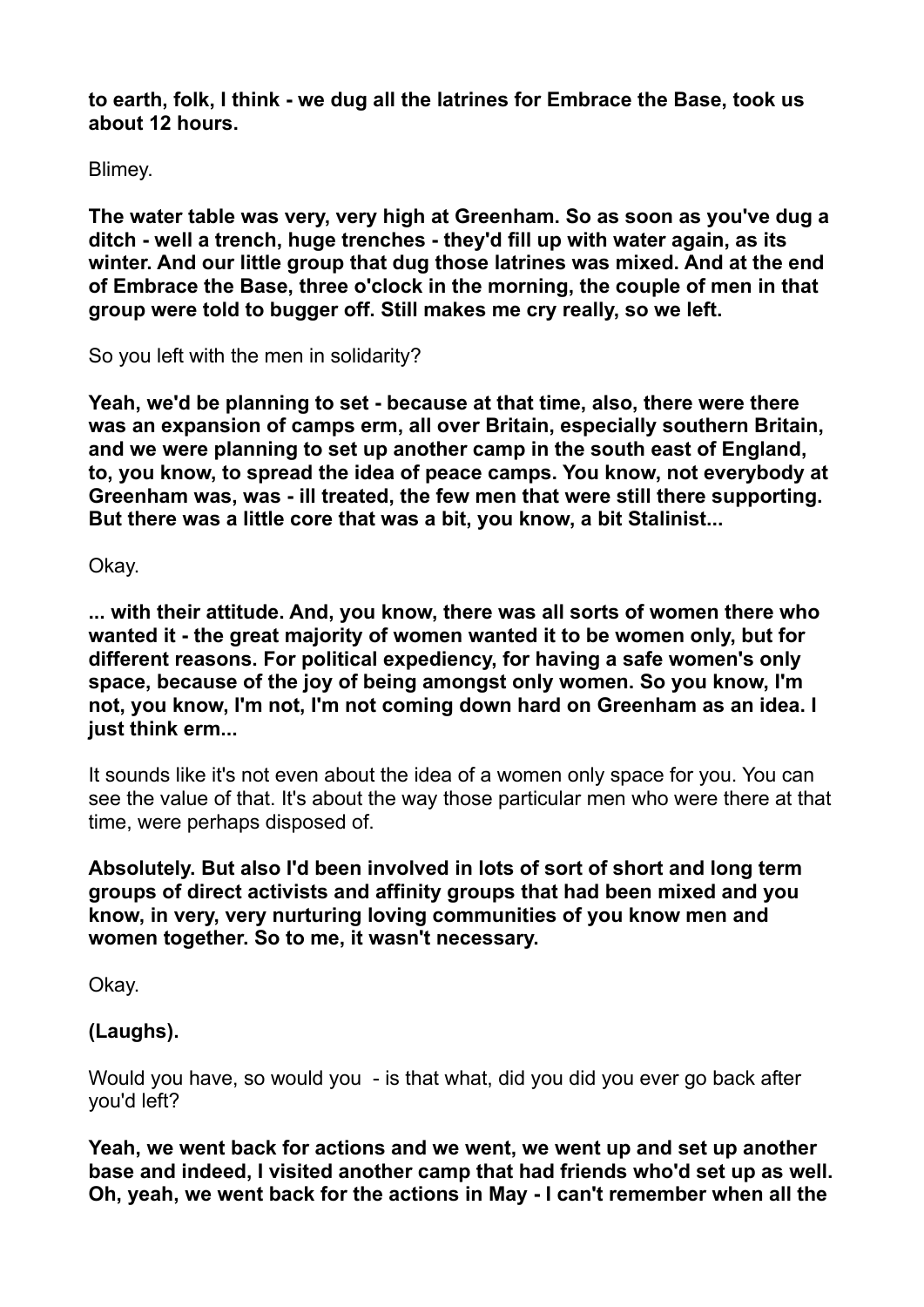**things were - and for some of the blockades. Yeah. Oh, yeah. We didn't cut ourselves off from them or anything like that. It sounds very, very extreme, but no it wasn't as bad as that.** 

No, no it doesn't at all.

**But I'd been involved in things quite early on and we did a fast for, to raise money for the Windscale inquiry when I was first at the universi - the art college down here in Cornwall.** 

What's the Windscale inquiry?

**The Windscale inquiry was 1974. It was, er, it was an inquiry into the expansion of what is now called Sellafield, but was Windscale until -** 

Oh!

**I don't know when, until the '80s, some time in the '80s I can't remember. For can't think of the word but never mind.** 

The nuclear power plants?

**Huge public inquiry. And at the end of that there was a big rally in Trafalgar Square in I suppose, late '74, early '75 I can't really remember, probably organised by friends, I can't remember. And that it was announced that there would, there was a campaign to stop a new nuclear power station being built in East Lothian, south of Edinburgh. And I got very, very involved in that over the next year, or two or three, and in fact, got chucked out of the art college as a result of spending all the time up in East Lothian. So yeah, so I was, that was my first big involvement in things really. And huge occupations, you know, hundreds and hundreds, thousands of people coming to occupy the site and do direct action. Which again, we were saying about earlier, about people not knowing about earlier non-violent direct actions. But affinity groups from all over Britain going to a place south of Edinburgh a long, long way from Cornwall, a long, long way from the south of England as well, to take direct action.** 

And what sort of form did that take? I think for a lot of people listening to the interviews it's quite hard to sort of sum up what non-violent direct action is.

#### **Well, the er the big, the big event at Torness we - I was involved in an affinity group from, mostly from Bristol, Bath area and I was a little offshoot.**

Can you explain affinity groups as well?

**Affinity groups, usually between 8 and 12 people - something like that - that become, that come together, maybe through friendship or neighbourhood or maybe on purpose, to learn how to break the law, really. You don't have to**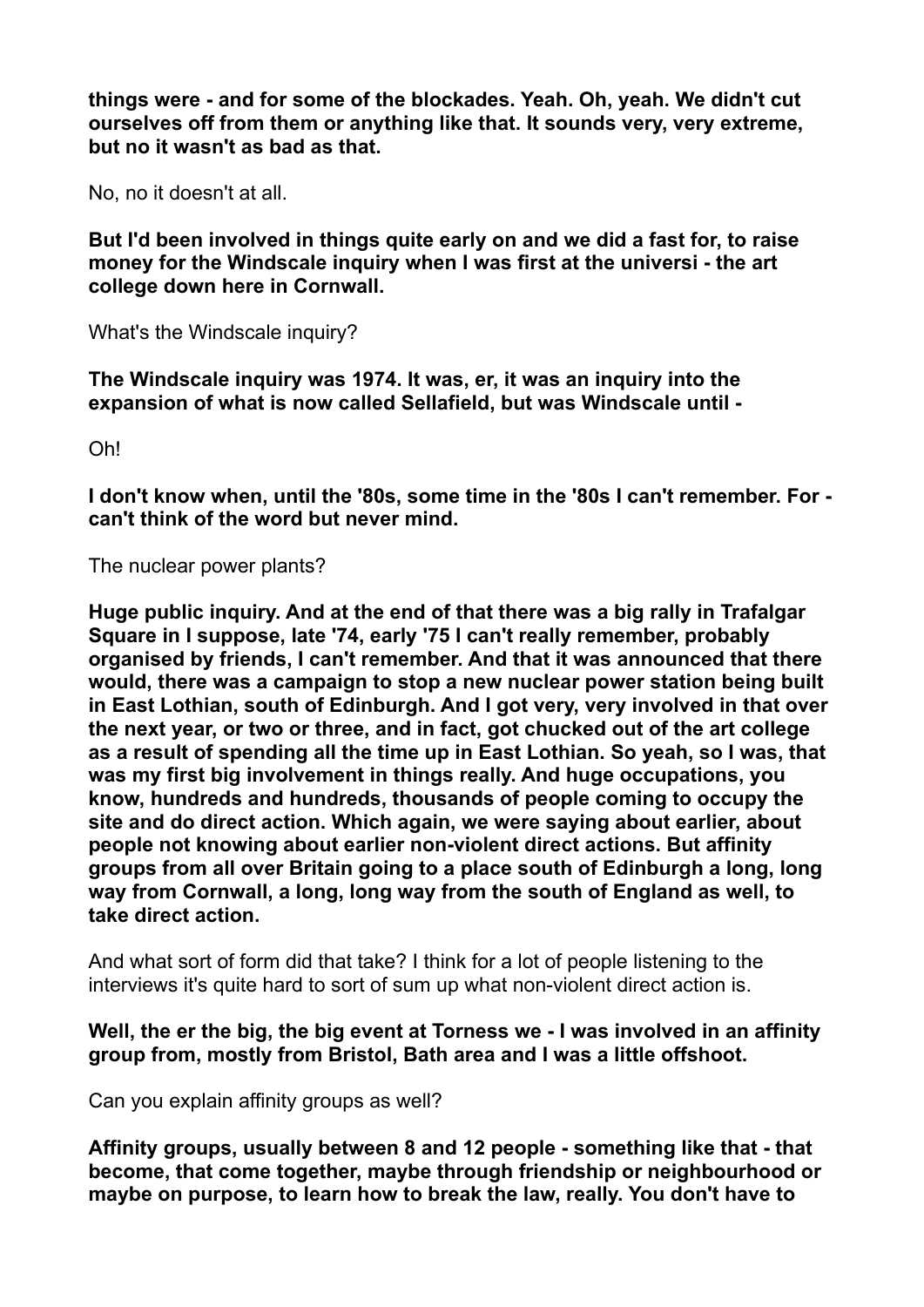**break the law to be in an affinity group, but non-violent direct action against whatever. So you learn how to erm, how to physically cope with being arrested or being attacked, you learned physically how to deal with human beings emotionally and you know, tactically, how you how you face off or unface off police and all those things. So erm -** 

Oh wow, that's really interesting.

**So - which is you know, millions and millions of, lots and lots of affinity groups are now happening for Extinction Rebellion. So, and you know, many of those people think it's new. But of course, it's not. There's nothing new under this sun. I wish there was a sun today. So we went up to Torness and there was probably, I don't know 20 or 25 - I don't really remember - different affinity groups from all over Britain taking direct action at this site, which was being built. So that the building wasn't up yet but they'd built the, they'd dug out the reactor core, which is like sort of quarter mile across you know, there's a huge hole in the ground like, like Delabole slate quarry. And erm, the thing that our affinity group did was find a water supply, find hoses and tried to fill the reactor core with water. We didn't really succeed. We put a, put a decent sized puddle in there! Other people were digging up the roads that had been built, you know, the mud roads. I remember on the, on the day, some persons who shall definitely remain anonymous, put some sugar in some works vehicles on site, big works vehicles, you know, sort of JCB type things and caterpillars and I think set fire to one or two vehicles. And there was -** 

Oh my goodness.

**A long discussion about whether that was non-violent or not because it was not a living thing. That took up a lot of energy.**

Because that might have hurt someone else in the process and I bet views were quite split on that weren't they?

**Yeah, we've got, I've got a photo of somewhere of a group sitting in a circle with hands in the air, waiving, gesticulating, and a little ball of smoke in the background were the (inaudible)... Yes, very yes. Lots of very in depth discussions. So yes.** 

Where did you fall in that discussion?

#### **I never did anything like that, but I wasn't really fussed about machinery. (Laughs).**

So you, I mean, did you - what was your experience of the police and law? It sounds like you've done so many things that, you must have been arrested at some point?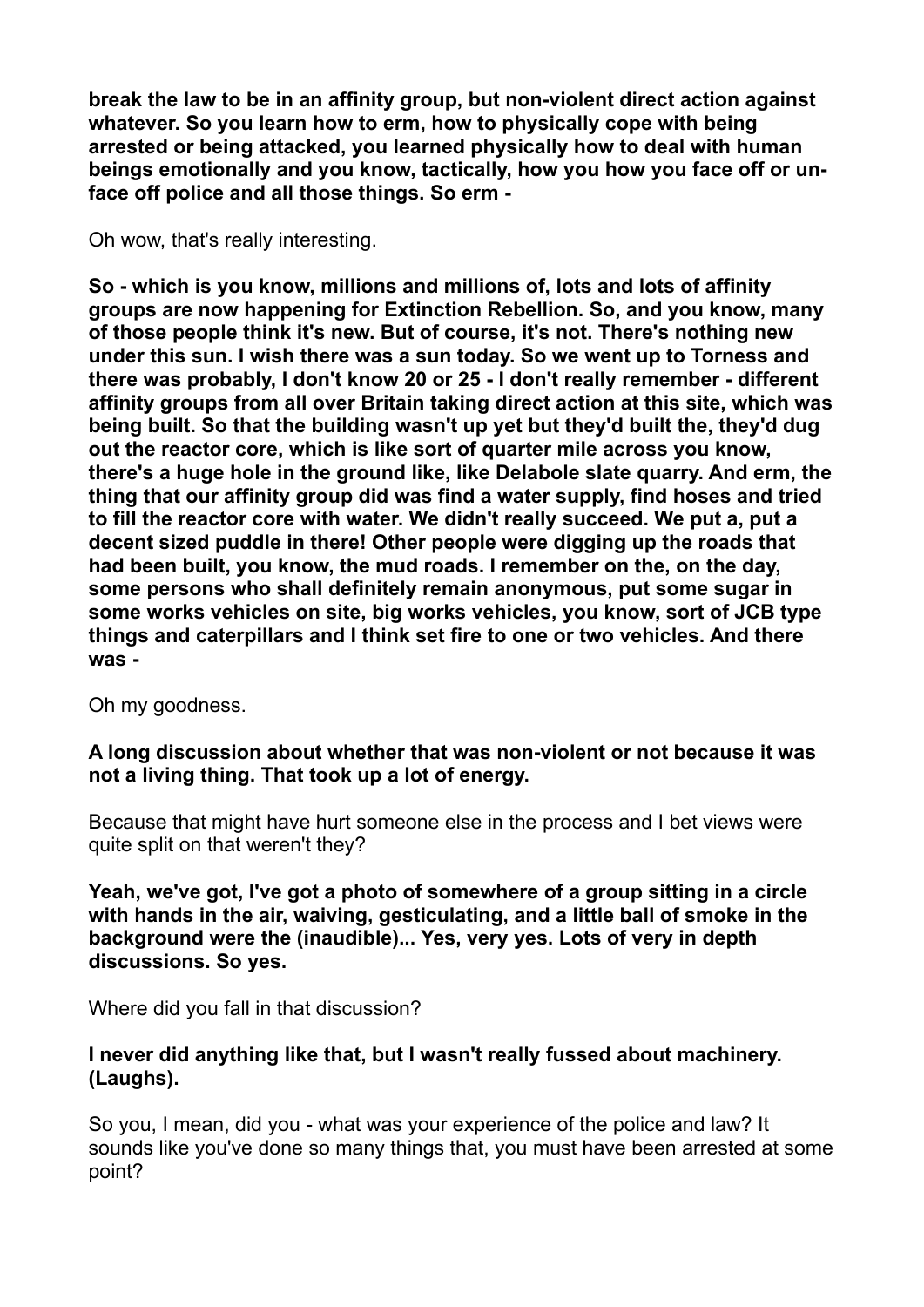**Yeah, some some, a few times. Yeah, it depends where - in Scotland the police tended to arrest you and dump you in the countryside because it was, it was near a town called Dunbar which is about suppose the size of Penryn, probably Penryn pre university. But very rural otherwise, and so you'd have a sort of three or four or five mile walk back through the centre.** 

And no, and no paper work for them sort of thing?

**Yeah, of course, yes. It was just a way of putting you off really. I, in large, we've always I've always built good relationships with er, with the police when I've been living somewhere and getting to know people. At Burghfield, the peace camp we set up when we left Greenham we built quite, quite deep and profound relationships with the MOD plods the MOD policeman at the site.** 

How come? How did that -

**Because we were living there. And because the ethos of being at Burghfield was to actually, it was to bring to light the site which was supposed to be a secret site. But actually to build relationships and change people's minds through discussion. So that wasn't just the local community. It was the MOD Plods many of whom were things like ambulance drivers who couldn't afford to be an ambulance driver anymore. So they'd become an MOD policeman because it was a bit more reliable in terms of pay and employment.** 

That's interesting.

**Erm I've come across a lot of police and prison officers who, you know, why I might laugh at their naivety in my eyes, have said they do the job in order to help people.** 

Really?

**Yeah, the young ones. (Laughs). We were very friendly at Burghfield, very friendly. You know when I was on the last Extinction Rebellion thing I did we chatted to the police - much against the stuff that's laid down by Extinction Rebellion, 'Don't talk to the police, you might give something away at your, for your court for your court case.' But the police may be institutionally racist, but if every single police officer, whether they're racist or not, is beyond redemption, what does it say for the rest of the society? Because they're only other members of society.** 

Yeah.

**So it's not non-violent to regard other individuals as -** 

Inherently harmful.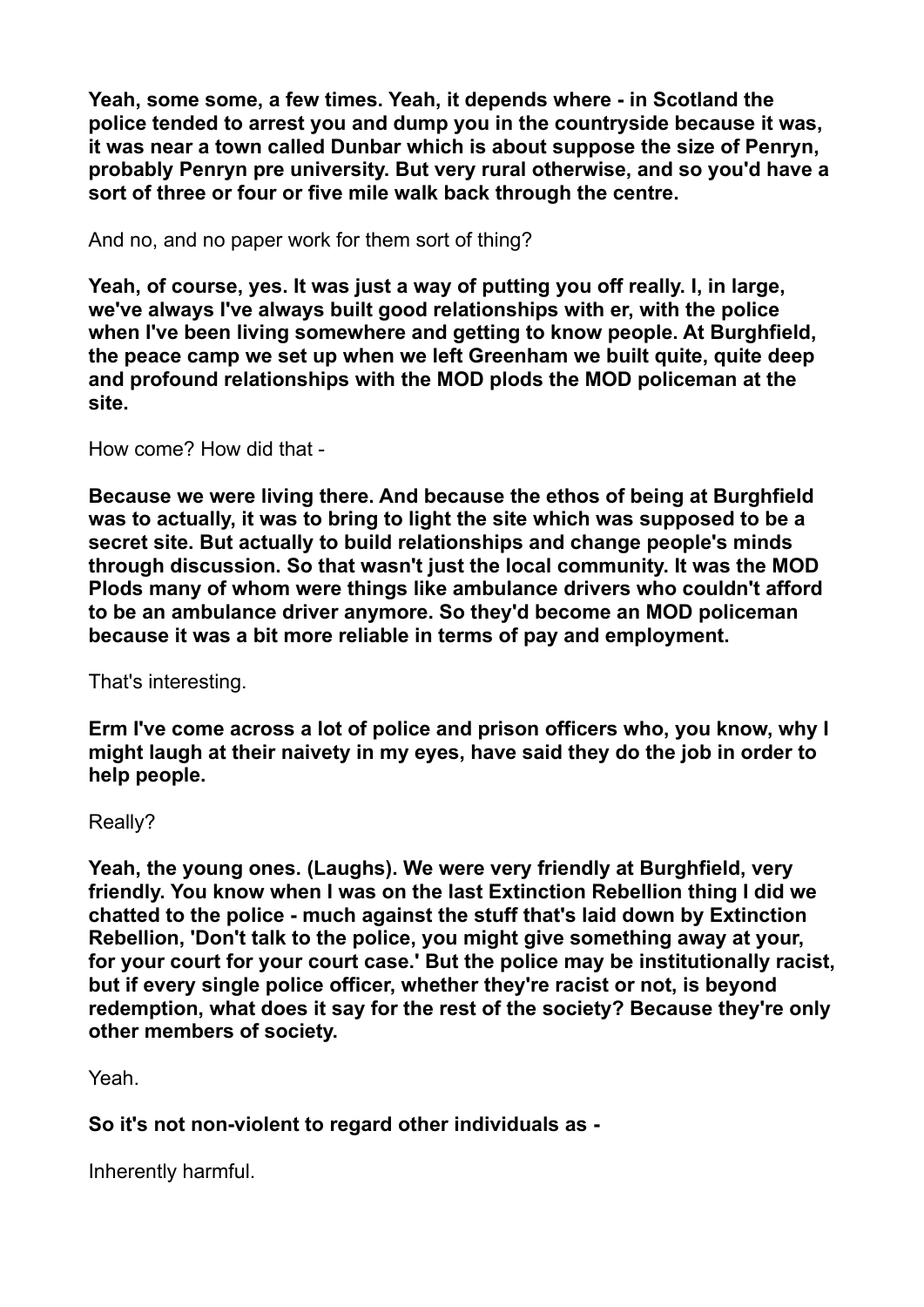### **Inherently. Yes, absolutely. Yes. By and large.**

I agree. Do you, do you take - it sounds that you really have embodied the principles of non-violent direct action as part of your personal political -

#### **Non-violence, I mean -**

Non-violence, is that different - sorry.

**In my daily - well direct action in my day to day life I don't take a lot. But nonviolence, yes, which is all about treating human beings and giving them a way, it's about giving them a way out as well to come back from perhaps something they're doing, which you might disapprove of deeply.** 

That they on some level are hopefully uncomfortable with.

**And also I mean, you know, Burghfield was founded on no means to ends, which was we felt -** 

What does that mean?

**That you don't, you don't, it's, the expedience goes out the door. And it's very, you know, almost impossible to be, to live your life entirely without means to ends.** 

Right.

**I'm going to tread on this worm, because I need to get to that side of the bridge, you know, whatever. But you know, what I've been saying about Greenham and about how the men were treated in order to gain the expedience of a women's only camp, which did a huge amount for the peace movement in terms of publicity and changing people's lives.** 

And a huge amount for women of that generation.

**That was an expedience. But yes it was an expedience to treat the men the way they did. So that's why at Burghfield we had a lotus symbol, a Buddhist lotus symbol, even though we weren't all Buddhists as our symbol of the camp, that, you know, that was quite deep non-violence I think.** 

Yes. It's interesting. So so how many of you were living at Burgh - Burgh - Burghfield, is it?

**Burghfield, yeah. Only usually about between eight and twelve I think. It was about a core group of eight or nine of us.** 

That is quite intense, isn't it?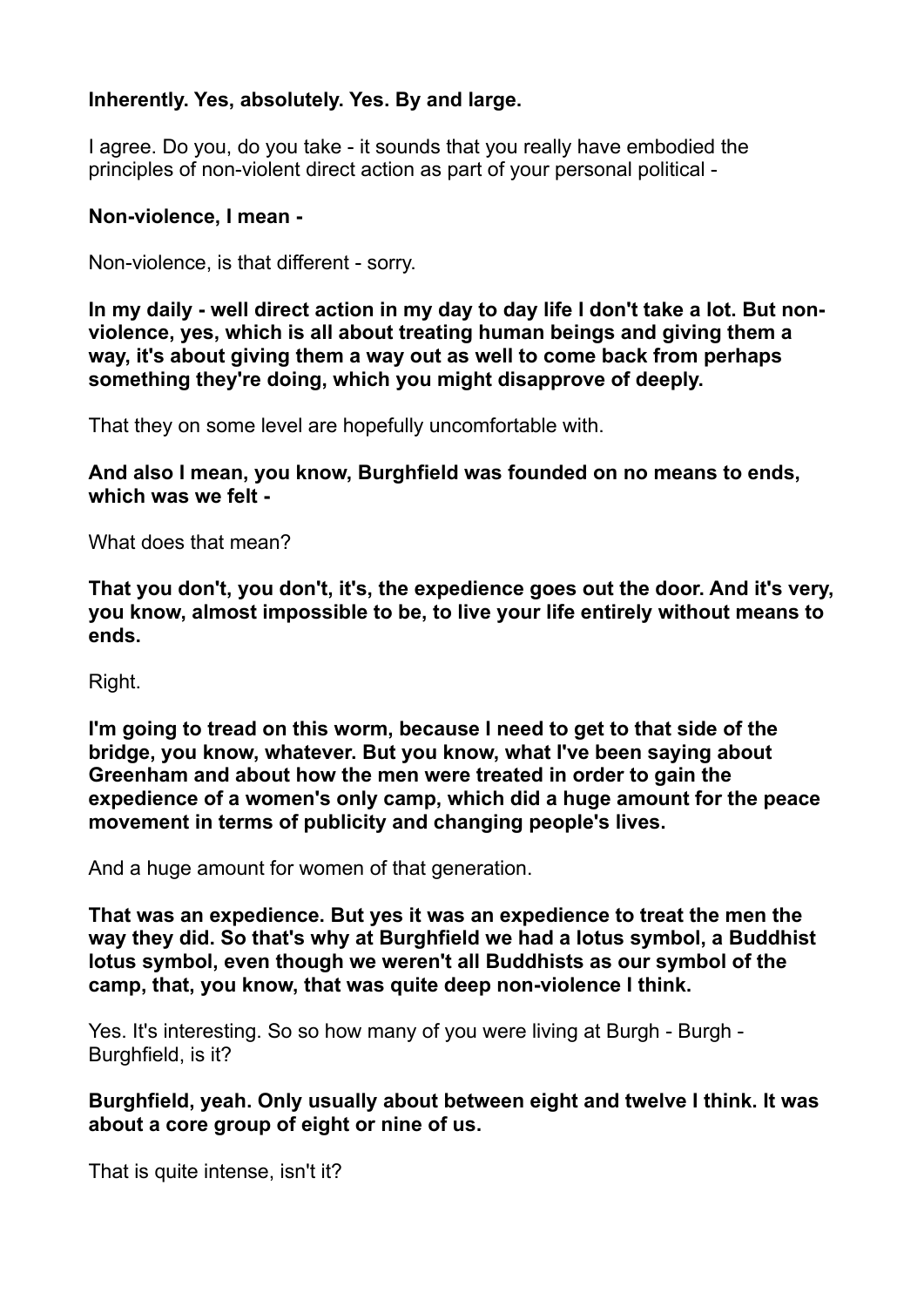**Yeah it was quite intense every day, we every day, I think, in the end of the day, I think we sat down and discussed the day and what we'd achieved or not achieved. And every day, we discussed one person, how they were feeling and so you know, we were quite an intense group.** 

Oh wow.

**There were other people who came and supported from, it was only about four miles from Reading. The village of Burghfield was half a mile away, a mile away - I don't know. So lots of people coming and going er, we had Reading University. But yeah, it was a core group.** 

And how did it feel if you were the person that was being discussed?

**I didn't like it at all. But I'm sort of a bit, you know, sort of a bit, 'Ah no problem with me! Oh, I don't need anything discussing about me I'm alright, I'm alright Jack!'** 

(Laughs).

### **I didn't like it very much, but I'm sure it was useful.**

Did you hear things that were useful do you think? Or was it...

### **If I'm honest, I can't really remember. (Laughs).**

That's fair enough.

### **It was a long time ago!**

You just remember not much liking having the spotlight on you?

### **No!**

How did you feel about commenting on other people? Or was the whole process slightly uncomfortable?

**No, I don't think so. I think I probably preferred it to people commenting on me. Yeah, I think it's probably - yeah, yeah, it's probably a bit more like gossip when you're talking about other people. Yeah.** 

So how long did you live there for?

**Only er, I think less than six months, about six months. Again, the Falklands War was setting off. Two of the core group were gonna go on the peace walk from - I can't remember where it started, it probably started in different places in Europe to er, to the Balkans, Balkan peace march which was, I suppose related to… And so the group was going to be very reduced in size, and we'd**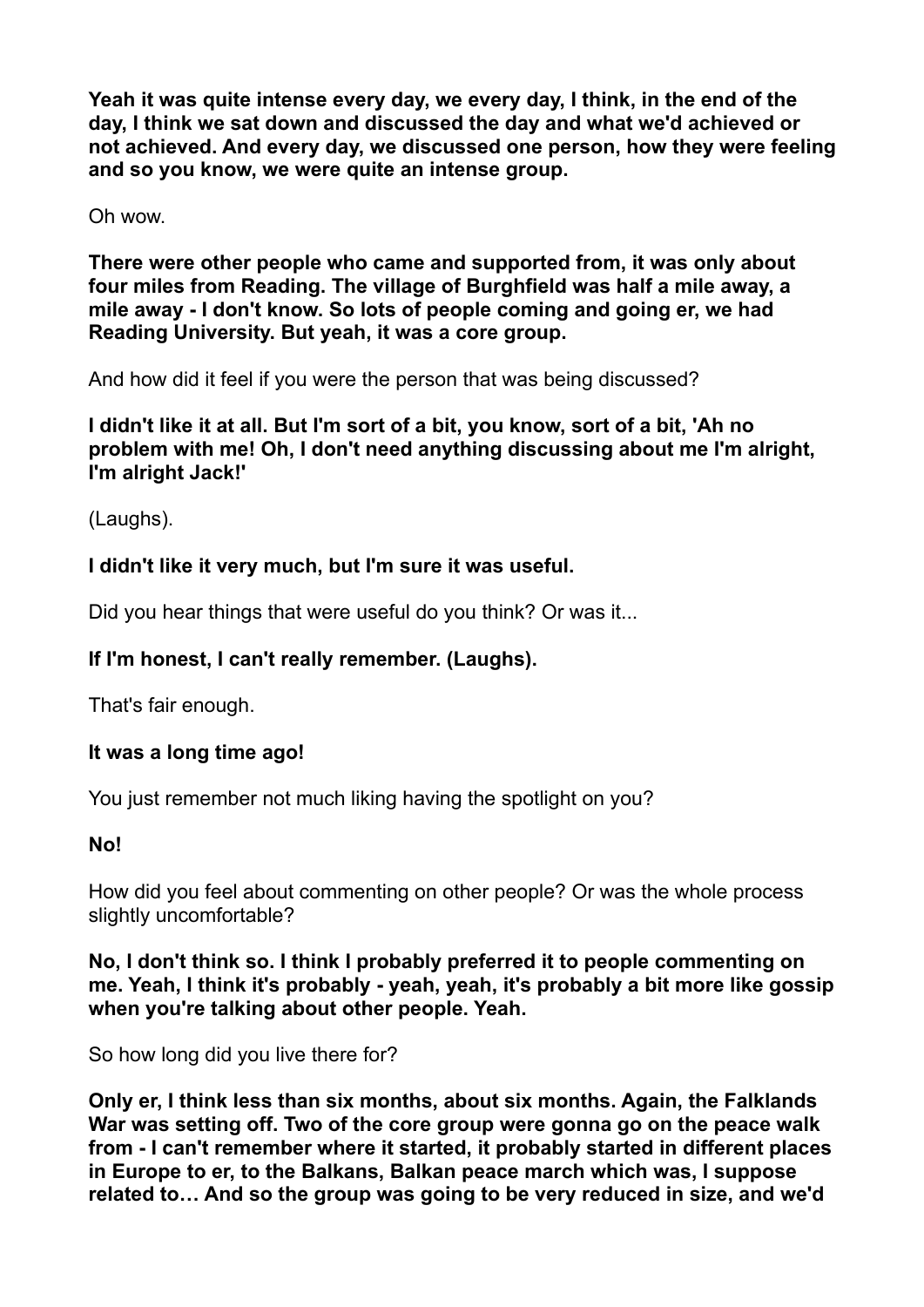**done the job we wanted to do, which was getting the people of Burghfield who worked at the site, thinking about their work. Making Burghfield a public site because it doesn't - well I don't know if it does now I don't suppose it still does - doesn't appear on OS maps. It literally doesn't, you might as well put a (inaudible) duck though instead. It was removed in I guess, I think the '80s it was removed from the OS maps - oh no it was removed earlier from the OS maps. And then it was removed from the registry, the land registry in the '80s I think.** 

**Wow.** 

**It literally doesn't exist. It's the final assembly point for all Britain's nuclear warheads.** 

I did not know that.

**Yeah. So it's in. It's in a trio of lovely places. Burghfield, Aldermaston, Greenham basically. Troubling - and of course the nuclear convoy was coming through the Berkshire roads to get there and leave it.** 

Did you ever take part in Cruise Watch? Which was kind of...

**No I never did. We watched, we watched the missiles, we came across although we tried very hard to find them but we came across a couple by accident I thought of the convoys coming into Burghfield -** 

Oh really.

### **Late at night.**

Really, what was that like?

**I suppose a bit surreal, very quiet. No noise, just the noise of the vehicles. Lots and lots and lots of lights I think about, in a erm convoy I should think there was probably 15 or 20 vehicles, including the outriders and things so you got lots and lots of security. So it wouldn't, I wouldn't have wanted to rush out and sit in front of them, that's for sure. (Laughs).** 

People did didn't they?

#### **At Cruise? Yeah. Oh, yeah.**

So what were the actions that you felt kind of best aligned with your, with...

### **At Greenham?**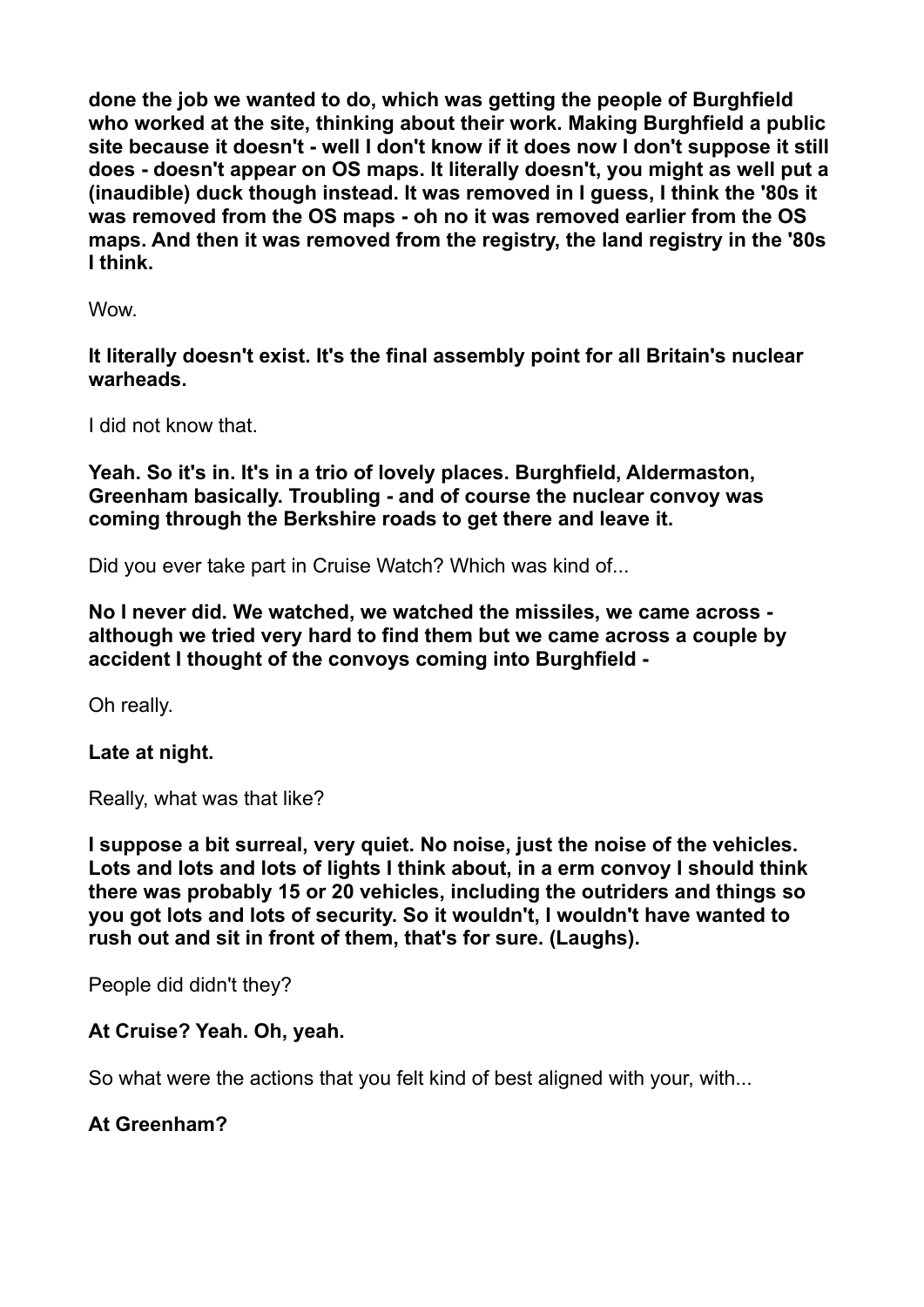Well, either at Greenham or anything else that you've done. Because I mean it sounds like you've been involved in lots of things and what are the actions you did sort of feel best reflected you're...

**Well I think Burghfield was was great in that it did this thing of all of a sudden in national papers people knew about this assembly point, you know which was great. I think the most useful thing I ever did was definitely with the same affinity group I was talking about from earlier on was we brought to pu again, brought to public attention the dumping of nuclear waste at sea 300 miles off the Cornish coast.** 

That's a big deal.

**And again, it hadn't really been known about. A lot of nuclear waste was every year, taken in a, by train from out from Windscale and other parts of Britain to a non-unionised little docks in, on the Seven, Berkley, where the castle is, and loaded onto a ship and taken out to sea in, in just oil drums and dumped in a deep trench.** 

Oh my god...

**It's now of course, none of it's there anymore.** 

I was going to say is it still there?

**Of course not. (Laughs). It's, you know, one of the slow poisonings we've done to the earth.** 

And to ourselves.

**Yes. And we did that and what I, what was great about that is we were a together group who, who strategised. We planned a campaign, we started by talking to the local villages, the dockers, we did a March through town and then over the village. And then we did a little blockade of the docks and the next year, we did a much bigger blockade with the train, much more (inaudible). So we had, we had a beginning a middle and an end. The last action we did got huge amount publicity, and it got then, Greenpeace took it up. The National Union of Seamen took it up and after the National Union of Seamen took it up, it only took about six months for waste dumping to be stopped. So we actually -** 

That's amazing.

### **Yes, that actually had, you know, a big achievement.**

A profound effect. Yeah. That's one of the things that I'm really interested in about Greenham is that it was, as activism goes, it was, you could argue it was very successful. In terms of its aim - if its broad aims were no more cruise missiles and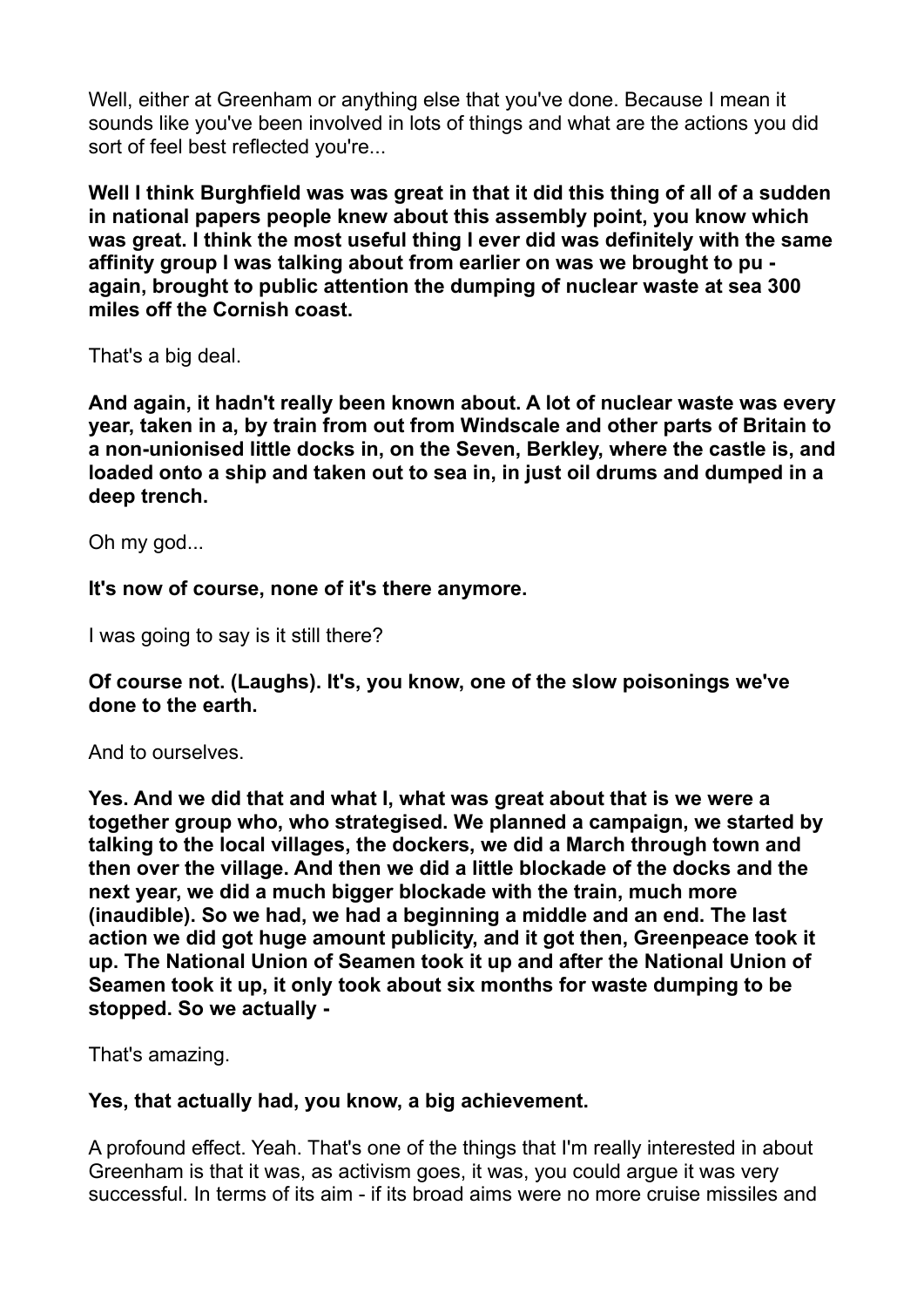get the common land back, those were both achieved. Arguably, by the Greenham women or not.

# **(Laughs).**

But, you know they happened.

# **Yes.**

And that sounds like a similar thing. That, a quantifiable success.

**In a sense, a much smaller thing than cruise missiles because, you know, if you have a union that doesn't want to handle something so profoundly against it's, it's other statements of intent and doesn't like the idea of nonunionised seamen as well.** 

Yeah.

### **They were they were a powerful lot then.**

But it shows all the links to human rights, peace, socialism, the power of the why why, you - the fact that these are they're targeting a non-unionised workplace to start to do something so illegal and detrimental. It's sort of all quite connected, isn't it?

### **I would argue that probably Greenham didn't stop, wasn't really responsible for INF.**

Right. Okay.

### **I don't think it was at all.**

Do you not?

# **But nevertheless it had a -**

Do you not think it influenced like public dialogue or the international dialogue around...

**Maybe a modicum, maybe a modicum. It did a huge amount for women's empowerment and for people's empowerment, as well. But I think INF came at a time when you had these two geezers who came along who bizarre - or three geezers who came along who clicked, bizarrely. Thatcher, Gorbachev and Reagan. And it was all about saving money.** 

Yep.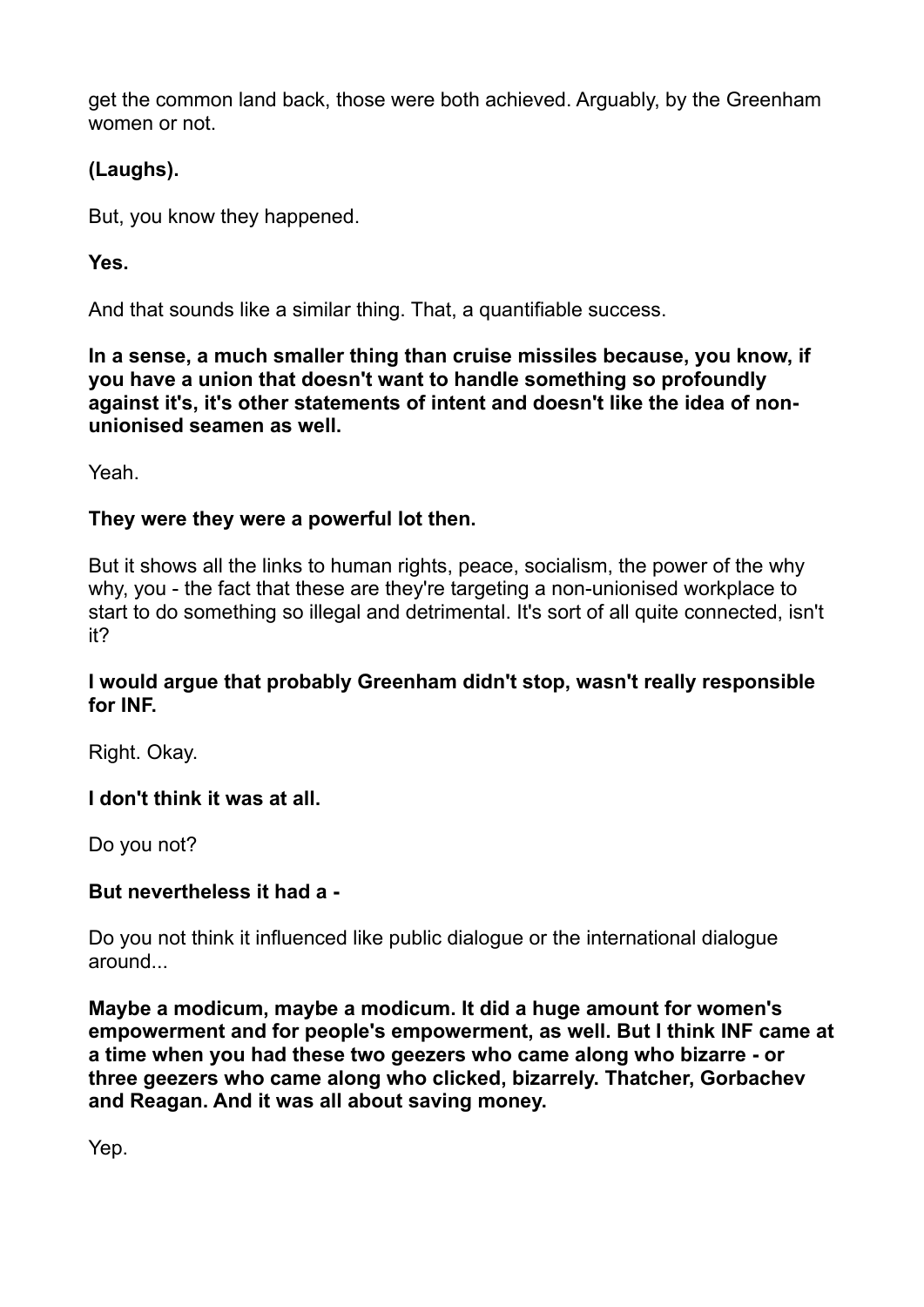### **And actually making the world a safer place. It was a sort of realpolitik. So yeah, I think yep, Greenham contributed a little.**

So what do you think it's positive impacts were then because you did mention its effect on women and people?

**Oh, yeah, millions of women who went back and refused to be women posing at home cooking dinner, basically. Tens of thousands anyway.** 

Yeah.

**It changed lots of women's lives, huge amounts of numbers of women decide to go to university erm, to do other things that they wouldn't have dreamt of doing. That obviously had a knock on effect for some men as well, who, who decided it wasn't right to treat women as a little chattel. So, but also, you know, in terms of direct action against the state and what was possible, and what wasn't its incredibly empowering to do things that stop the eight tonne sort of armoured trucks that make you realise that human beings are equal in terms of things like the police, and they just you know for a lot of women meeting different people that they've never meet before or otherwise, so of course its empowering but erm.** 

I noticed that you've got XR stuff on the window and you're still obviously very involved in movements now. Do you think there's lessons from Greenham that relate to that? Or is it, is XR doing similar things to some of the stuff that came out of Greenham for people?

**Well there's obviously a level of direct action. I think, I think XR is wonderful. I think it's it's so all encompassing, that it's it's muddied its own waters, it doesn't really know where it's going, I don't think. I haven't been that involved in it. I've been involved in the last few months and for the last year, on and off, because I've been in a situation of flux, which has nothing to do with anything else. I had been very uninvolved in things in fact. I think it struggles with doing anything, which doesn't seem like direct action to it, because it considers it too, too un-radical. That's pretty bad English.** 

(Laughs).

**So it struggles to actually - local groups struggle to, to strategise what they want to do. They decide they want to do something somewhere and they don't even really know why, let alone how, or have a timeline or timescale or a set of ideas about who they need to influence and what they need to get in order to achieve it. So a lot of the spontaneous stuff happens anyway, and really wonderfully, but I struggle with working with people who don't really think it's important to er, do the strategy stuff to have aims and objectives and strategy and tactics. So - I think that'll come in time.** 

Yeah.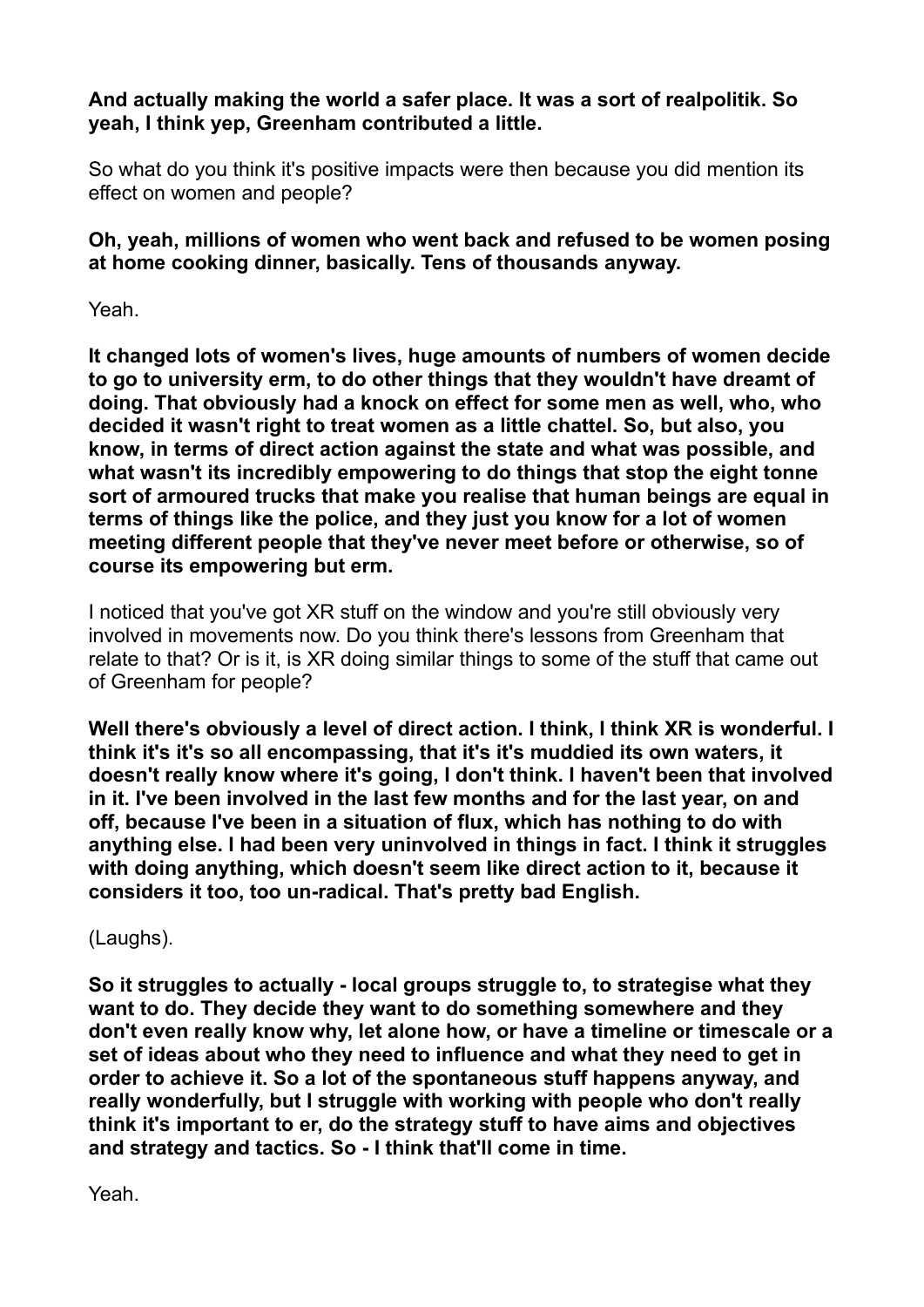#### **Not that we have any time!**

No.

# **(Both laugh).**

Who do you feel is doing that then? Are there other people involved in your life that you can strategise with?

### **No, not really. No. Not in terms of NVDA anyway, non-violent direct action. No.**

Really? So where's that gone do you think?

**Oh, well I think well they're doing the direct action. So they're, they're the show where it is. The other things that are happening are not necessarily practical action things. There's you know, huge amounts of research going on, there's huge amounts of alternative art and theatre, there's Dark Mountain and all things like that going on, which are not about direct action.** 

So it's almost like the two worlds where where perhaps Burghfield and Greenham, places there might have been strategy and NVDA together - the practical and the aims and objectives. And perhaps, in your impression, with what you're seeing at the moment, this feels like they've separated out into two areas.

**No, not really. I don't really think so. And I just think there's a there's, there's, there's a lot going on. Yeah, climate change is it. Climate change and species extinction is, its everything.** 

Yeah.

# **It's economy and history and geography,**

And patriarchy.

#### **Culture. It's everything and even, you know, horrible party politics. So it's obviously going to take place in lots of different - or we hope, in lots of different places and in lots of ways and means.**

So what do you - if you, just thinking more generally about perhaps not just Greenham, but the kind of action you've been involved in in the wider sort of scale, if people are going to make that into art or fictionalise in some way, how would you want that to be portrayed? What are the important premises?

### **For me, all the best things were funny.**

Oh really?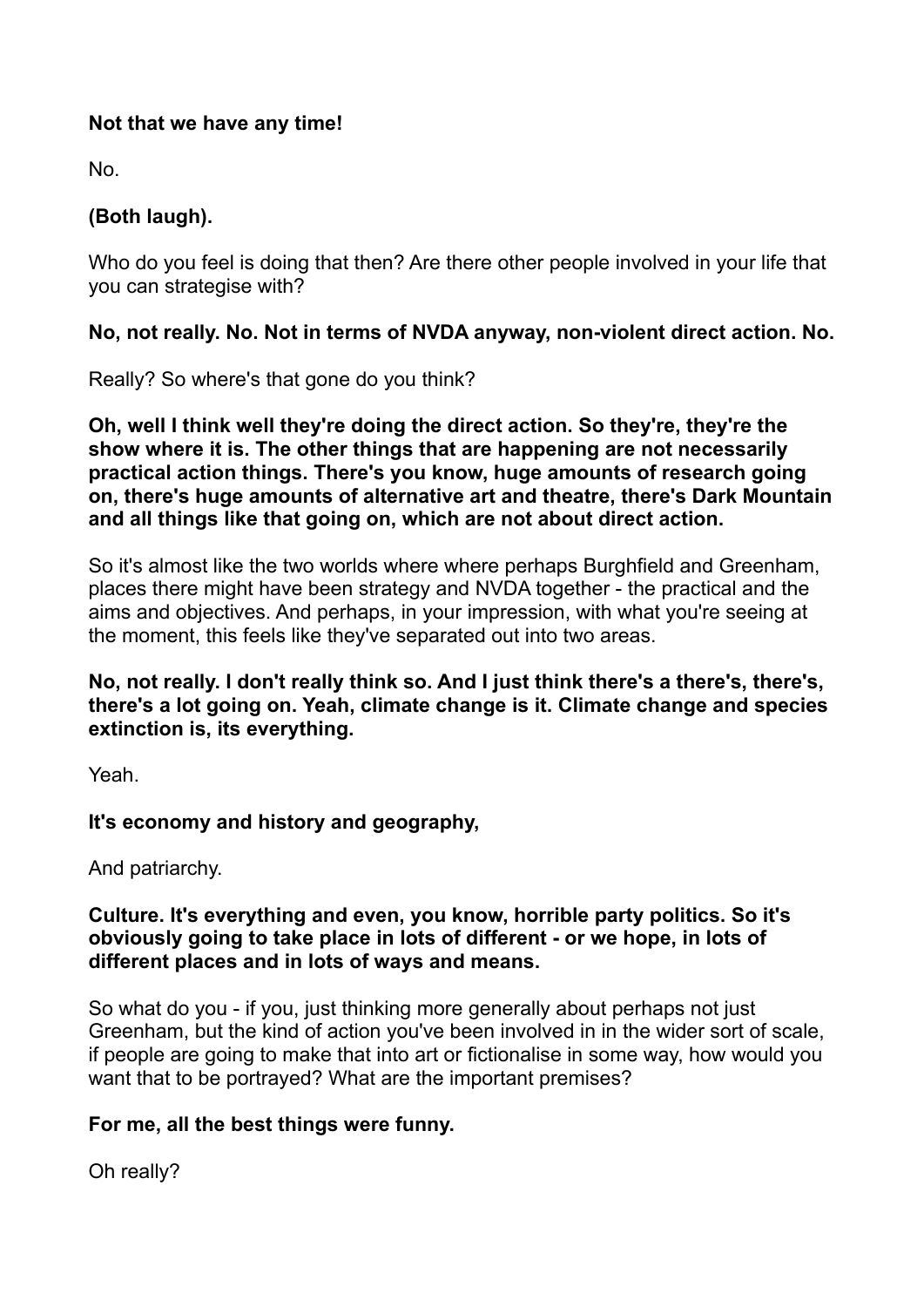**Well, the fact that yeah at Greenham our little group of us had a laugh. We had a really good laugh at Luxulyan, we had a really good laugh, and I'm only interested in in things that aren't too serious. Perhaps, perhaps there could be a sitcom, it would make a hilarious sitcom, although it would probably be bad.** 

### **(Both laugh).**

#### **There was a very serious part of Greenham where there was a lack of humour which I found very difficult.**

Was that particularly Greenham? Or is that activism in general? Because the issues can be so -

### **It was, it was... it was Greenham. You couldn't make a joke about feminism -**

Oh right.

### **Or women. You could joke about anything else but not women. (Laughs).**

I'm saying Greenham as if it's one thing, but actually it's lots of different gates isn't it?

#### **Course. Yes, yes.**

So which gate were you at?

**Well, when I was there it was only really well, it was, it was the main gate, which was Yellow. Yes. Yeah. So the the, I don't think was called Yellow then though er.** 

No I think it's still Main from the beginning wasn't it.

**Then Fran, my mate Fran, sat at the Green Gate. But I think there was already called Green - where was quite near to Yellow Gate? It was very near. I can't - I think it was, sort of West. I can't really remember the layout. I can remember where Main Gate was but yeah, so the colours of the gates I think only came with Embrace the Base.** 

Oh really?

**I think, I can't really remember. Yeah, there wasn't anybody else then. I think on the day of Embrace the Base the men were told to go and do things at the Purple Gate, 'Go to the Purple Gate and make a sandwiches.' Or something like that. I can't remember because I might be wrong on the colour of the gate.**